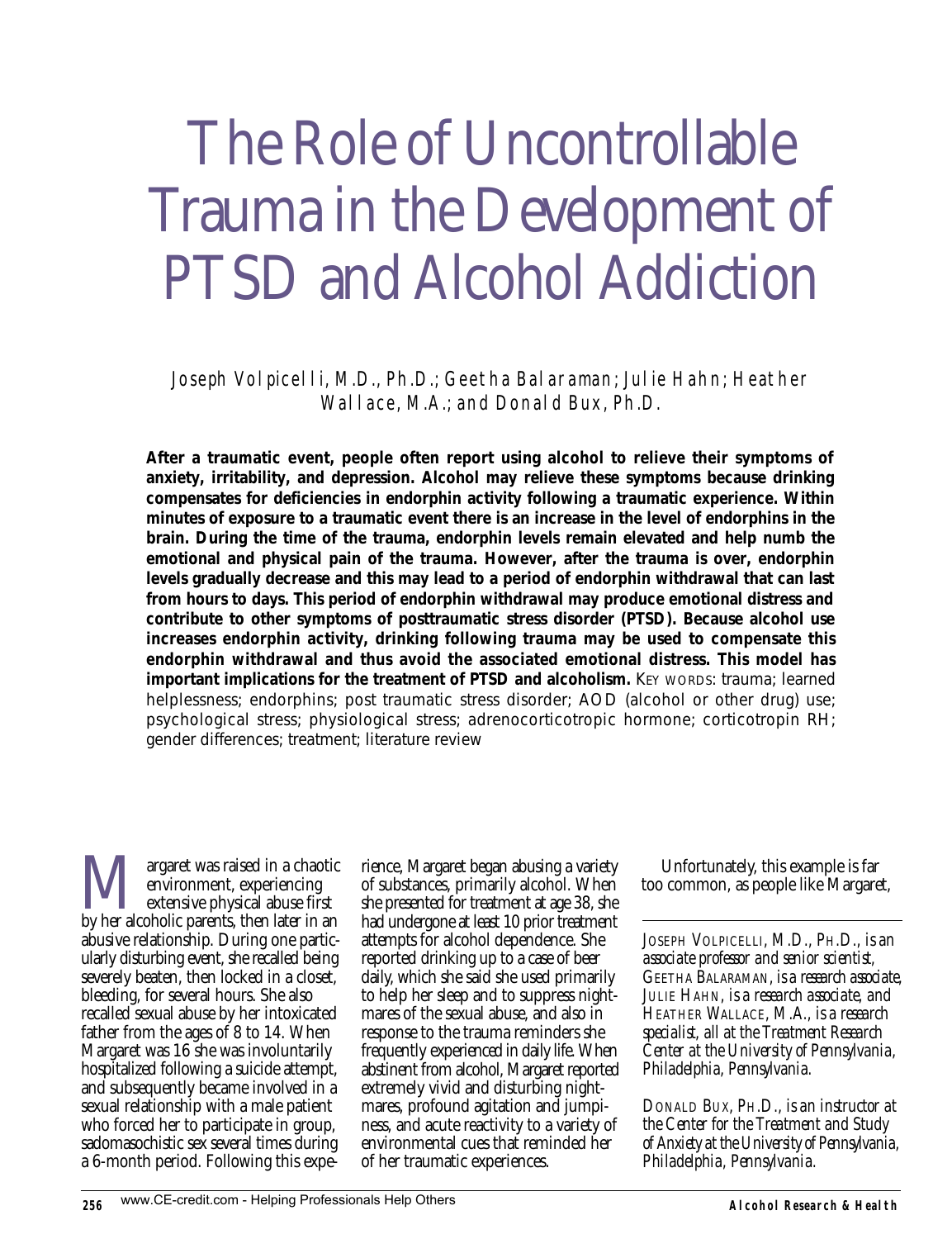after an experience of sexual or physical victimization, turn to alcohol to relieve symptoms of anxiety, irritability, and depression. In this paper we present a new model to help explain how trauma's effects on psychological distress may influence alcohol consumption.

The experience of psychological trauma (experiencing or witnessing an event involving actual or threatened death or serious injury of self or others [APA 1994]) does not necessarily lead to long-term emotional distress or alcohol abuse. Rather, the likelihood of experiencing adverse consequences is related to the victim's ability to cope with the trauma. Consider the following two hypothetical examples. Barbara and Jan both attend a seminar on crime prevention. On her way home, Barbara encounters a man who points a gun to her head and demands her money. Caught off guard, Barbara freezes in terror, forgetting everything she has just learned in the class about how to protect herself; the assailant takes her pocketbook and runs off with \$50 and all of Barbara's credit cards. Although Barbara avoided physical harm, she was left with the feeling that she had no control over the outcome of the incident (i.e., she experienced *uncontrollable* trauma) and, as a result, experienced feelings of terror and helplessness. Compare Barbara's situation to Jan's. On her way home from the same crime prevention class, Jan encounters another man who points a gun at her head and demands her money. Jan is also afraid but manages to keep her wits, and recalling one of the strategies she just learned in the class, she throws her pocketbook past the gunman down the street. The assailant runs after the pocketbook, and Jan runs in the opposite direction. In comparison to Barbara, Jan experienced *controllable* trauma, because she took direct action that influenced the outcome of the incident and provided the means for her own escape. Both women experienced similar emotions and tangible loss as a result of the incident, and both escaped unharmed, but Barbara felt a pervasive sense of helplessness after the crime and felt that her self-defense class had been in vain, whereas Jan felt a sense of control over the trauma because of her swift action

that enabled her to escape. As a result, Barbara experienced more severe posttraumatic symptoms than did Jan.

To understand how trauma can lead to emotional distress and affect alcohol consumption, it is important to understand the biochemical changes that occur during and after an experience of uncontrollable trauma. During uncontrollable trauma, an increase in endogenous opioids (endorphins) helps to numb the pain of the trauma. Following the trauma, however, a rebound endorphin withdrawal can contribute to the symptoms of emotional distress observed after a traumatic event as well as an increased desire to drink alcohol. The endorphin compensation hypothesis assumes that people use alcohol following a traumatic experience in an attempt to relieve the endorphin deficiency. According to this hypothesis, this use of alcohol creates a vicious cycle in which more alcohol is needed to prevent subsequent endorphin withdrawal symptoms. Chronic exposure to this addictive cycle can lead to alcohol addiction. Special populations, such as women, may be at particular risk for trauma-induced, co-occurring alcoholism and psychopathology. This model has important implications for the treatment of trauma-induced psychological distress and alcohol addiction.

#### **Posttraumatic Stress Disorder**

People who have been exposed to an extremely traumatic event, such as witnessing a death, having one's life threatened, or enduring serious injury, may develop a set of symptoms known as posttraumatic stress disorder (PTSD). PTSD is diagnosed in people who are exposed to a potentially life-threatening trauma, during which they experience an acute sense of intense fear, horror, or helplessness. People afflicted with PTSD experience symptoms from the following three clusters:

- A reexperience of the event through nightmares, flashbacks, and so forth.
- Active and passive avoidance of the event. Active avoidance occurs when

sufferers make a point of avoiding situations, places, and people who remind them of the trauma. Passive avoidance, or numbing of responsiveness, is the body's way of avoiding the event through feelings of detachment or estrangement from the external world.

• Generalized hyperarousal, or increased arousal. Sufferers may experience difficulty falling asleep or staying asleep, outbursts of anger, and exaggerated startle responses (APA 1994).

Margaret experienced symptoms from all three clusters. For example, she reexperienced her sexual abuse through frequent nightmares and intrusive, distressing thoughts and images of the event whenever she encountered men who physically resembled her father or when she was in closed spaces, such as closets or basements. Emotionally, she alternated between feeling apathetic, numb, and alienated from others and feeling "on edge," hypervigilant, and anxious. She avoided numerous situations reminiscent of her earlier experiences, including her childhood home and movies and news items involving child abuse. She also avoided discussing her abuse history with others and attempted to suppress her own memories of what happened. She felt unable to control many of these PTSD symptoms except by drinking alcohol, but even alcohol provided only temporary relief.

#### **Trauma and Learned Helplessness**

Research in the past quarter century has shown that experiencing trauma does not necessarily lead to psychopathology. It is not uncommon for people to experience a traumatic event. As much as 70 percent of the U.S. population has experienced at least one trauma, such as a traffic accident, assault, or an incident of physical or sexual abuse. Many people are able to cope with their traumatic experiences and do not suffer from prolonged consequences. For about 8 percent of the population, however, the consequences of experiencing trauma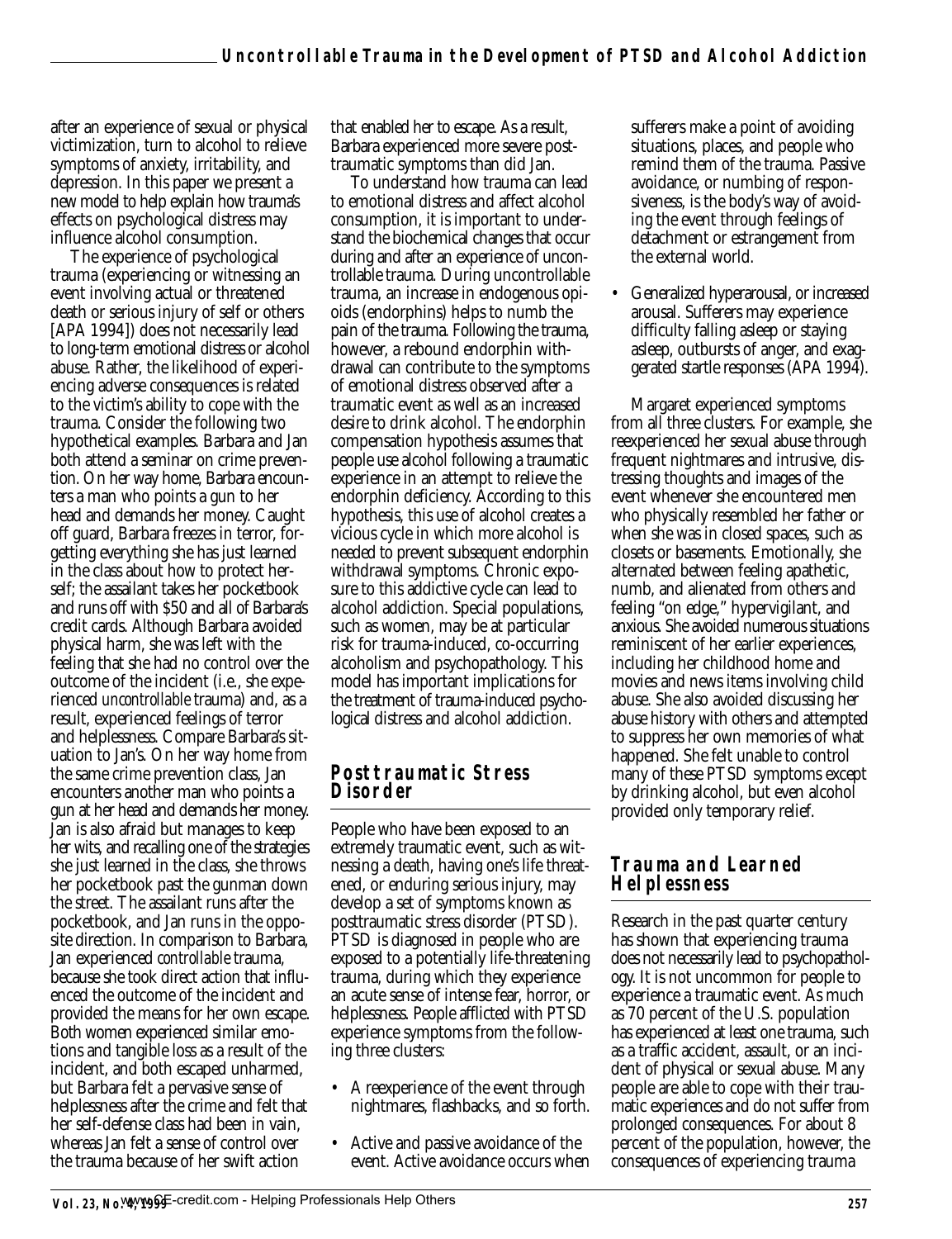do not abate and may indeed get worse with time (Breslau et al. 1991; Kessler et al. 1995). The degree to which a person or animal can control a traumatic event is an important factor in understanding the impact of the event (Seligman 1975). In fact, an event can have very different effects depending on the victim's ability to cope with the event. Children who are victimized have very little control over the traumatic event and may experience severe emotional distress as a result.

After experiencing uncontrollable traumatic events, animals and humans show physiological, behavioral, and emotional symptoms of distress. For example, rats that have been exposed to shocks that they cannot control often become strikingly passive when later placed in new traumatic situations. They appear numb to the new trauma as if they have "given up." Alternatively, they also become especially fearful of environments where they experience similar traumas and will try to avoid such situations. Seligman and colleagues termed this behavior "learned helplessness" (Maier and Seligman 1976).

In addition, animals exposed to uncontrollable footshocks, unlike animals exposed to electric footshocks that they can escape, show depletion in catecholamines and elevations in stress hormones. These biochemical changes are associated with organic diseases such as gastric ulceration (Weiss et al. 1970), immunosuppression (Laudenslager et al. 1983), and even decreased resistance to the injection of tumor cells (Visintainer et al. 1982). For example, in one study rats were given injections of cancer cells following experience with shocks that were either uncontrollable, controllable, or nonexistent. The rats that received the uncontrollable shock (i.e., the learned helplessness rats) were less able to resist the cancer cells, and less than one-third survived. In contrast, some rats experienced the same intensity electric footshock but could turn off the shock by pressing a lever. Two-thirds of these rats survived. Other rats were placed in the shock compartments but experienced no shocks. A little more than half of these rats survived (Visintainer et al. 1982).

#### **Learned Helplessness and PTSD**

The grouping of symptoms that follow experience with uncontrollable trauma is called "learned helplessness effects" (Seligman 1975). As described above, animals that experience uncontrollable trauma learn that their responses are of no consequence, leaving them helpless to cope with a traumatic situation.

Although originally proposed as an animal model of depression, learned helplessness has many similarities with PTSD. Both PTSD and learned helplessness develop following exposure to negative stressors or uncontrollable events. In addition, learned helpless animals and patients with PTSD suffer from a variety of similar behavioral symptoms, such as increased generalized arousal (marked by exaggerated startle response or hypervigilance). For example, someone with PTSD may easily jump when he or she hears a car backfire, responding as if a gun had been fired. Similarly, after experiencing uncontrollable trauma, rats will be fearful in an open field and hesitant to venture out and explore the environment. Both conditions are associated with anticipatory fear prompted by situations that resemble the traumatic event. If reexposed to the traumatic event, both animals and humans more easily "give up" and appear strikingly passive. The biochemical changes observed in animals following uncontrollable trauma parallel those changes sometimes seen in humans following uncontrollable traumatic events. Stress hormone levels are often elevated between episodes of trauma. Also, as is the case with animals exposed to uncontrollable stress, patients with chronic PTSD have high rates of medical problems, such as autoimmune diseases (van der Kolk 1997).

Another similarity between learned helplessness as seen in animal models and PTSD is the co-occurrence of excessive alcohol consumption. In an experiment in which some rats were exposed to shocks they could escape from and others were exposed to shocks that were inescapable, rats that were presented with inescapable shocks increased alcohol preference compared with rats that received escapable shocks (Volpicelli

1987; Volpicelli and Ulm 1990). The rats' alcohol consumption did not increase on the days that they experienced the shocks, however, but did increase 1 day later.

The behavioral and physiological similarities between learned helplessness in animals and patients with PTSD suggest that learned helplessness is a good model to understand PTSD (see Foa et al. 1992 for a review).

#### **Poststress Alcohol Consumption**

In both animals and humans, traumatic events and increased alcohol consumption are clearly related; but alcohol use typically increases following the trauma, rather than during the trauma. Much of the confusing literature on stress and alcohol use is understood better when one assesses alcohol use in relationship to when the trauma occurred. For example, in a study with rats we found very modest increases in alcohol consumption on days when shocks were administered but dramatic increases in alcohol preference on subsequent days (Volpicelli et al. 1990). We termed this the "happy hour effect" and have noted that even among social drinkers, alcohol consumption increases following, but not during, exposure to stress. These results were the opposite of what we expected based on a tension-reduction theory of alcohol use. If one uses alcohol solely to reduce anxiety, alcohol consumption should increase during times of stress rather than after the stress.

Research in humans has also identified a strong association between PTSD and alcoholism. For example, in a sample of Vietnam combat veterans with PTSD, more than half subsequently showed signs of alcohol addiction (Bremner et al. 1996). Similarly, women exposed to childhood rape often report turning to alcohol to reduce symptoms of PTSD (Epstein et al. 1998). In addition, investigators found that 40 percent of inpatients receiving treatment for substance abuse also met criteria for PTSD (Dansky et al. 1997).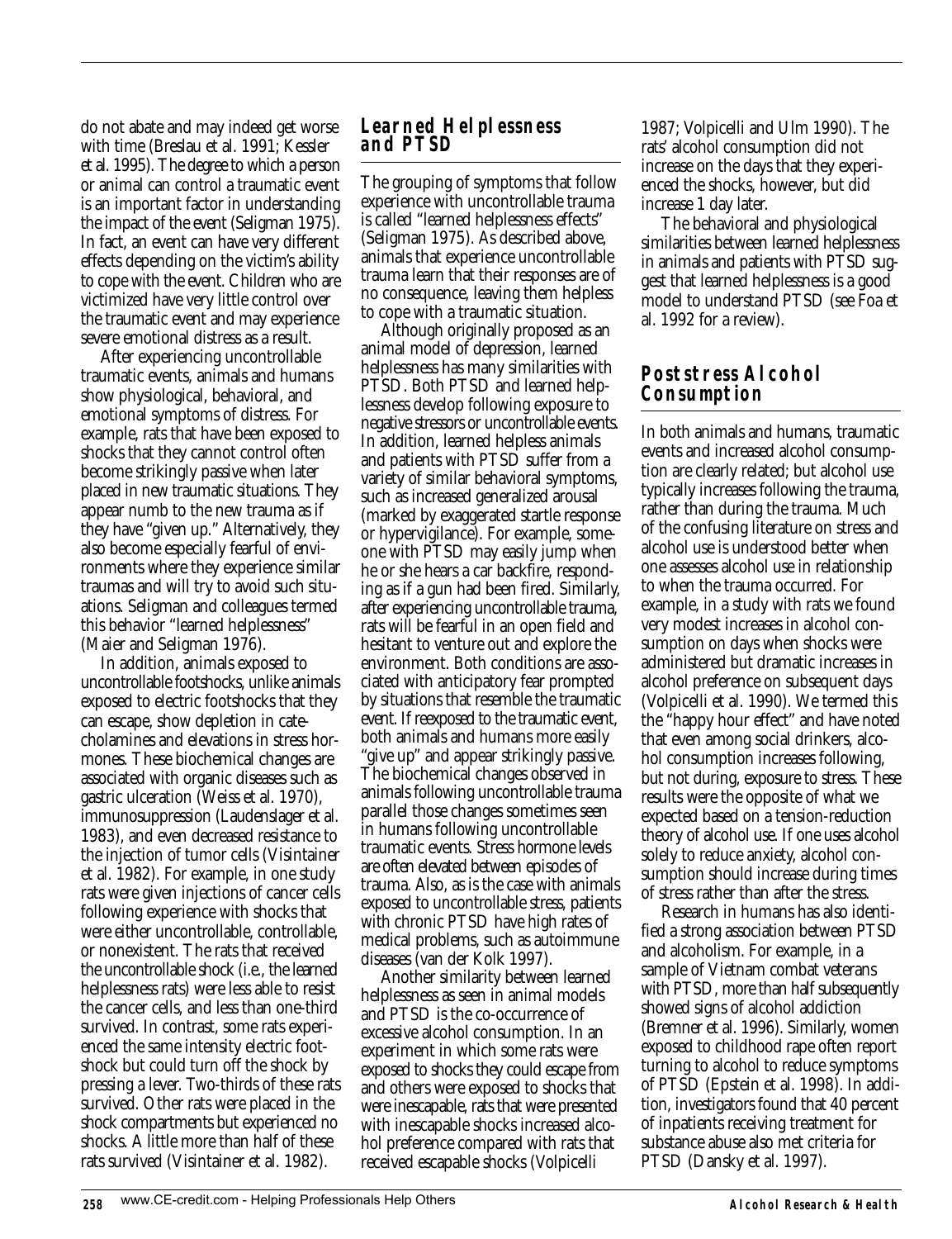#### **Biology of the Stress Response**

Why does alcohol preference increase after stress, rather than during stress? The biology of the stress response gives us a clue. As shown in figure 1, exposure to uncontrollable stress elicits the familiar "fight or flight" response. Fear prompts the release of corticotropin-releasing hormone (CRH), which in turn stimulates the release of proopiomelanocortin (POMC), a large molecule that is broken up into several parts including adrenocorticotropic hormone (ACTH), which is responsible for the familiar "fight or flight" response, and beta-endorphin, which may have the survival advantage of numbing pain if the organism is attacked. The ACTH limb of the stress response increases arousal. The betaendorphin limb causes a reduction in emotional and physical pain.

#### **The Role of Endorphins in PTSD and Alcohol Drinking**

The model presented above suggests that uncontrollable trauma in humans and other mammals should lead to a release of endorphins and increased numbing. Research has shown that when animals are presented with inescapable shocks, their pain response decreases (Jackson et al. 1979). The reduced pain response is attributable to an increased release of endogenous opioids (Hyson et al. 1982; Williams et al. 1984). When rats were given naltrexone, which blocks the effects of endorphins, the numbing effects of uncontrollable trauma were also blocked. Furthermore, after uncontrollable trauma naltrexone produced an opiatelike withdrawal reaction suggesting a withdrawal from one's endorphins (Hyson et al. 1982). Although exposure to controllable trauma, produces a modest analgesia, it is brief and there is no endorphin withdrawal following the traumatic experience (Hyson et al. 1982). This shows that endorphin activity increases in response to uncontrollable trauma, but not in response to the same traumatic event if it can be controlled, a finding with important implications

for understanding endorphin activity associated with PTSD.

Human studies have also shown that traumatic events can increase endorphin activity. For example, patients with PTSD will experience numbness or analgesia when simply exposed to reminders of the trauma (Pitman et al. 1990). We know the analgesia is attributable to a release of endorphins because drugs that block endorphins (opioid blockers) also block the analgesia in PTSD patients. In one study, Vietnam veterans with PTSD were shown a videotape of combat and asked to rate the pain intensity of a hot stimulus. After viewing the videotape the hot stimulus was less painful (i.e., the trauma reminder produced analgesia). However, when the opioid receptors were blocked with naloxone, an injectable opioid receptor blocker, there was no analgesia (van der Kolk et al. 1989). The naloxone blocked the analgesia produced by the trauma reminder; and, with their opioid

receptors blocked, patients with PTSD felt the pain as severely as did people who did not have PTSD. This finding shows that trauma reminders in PTSD patients activate the endorphin system.

#### **Endorphin Compensation Hypothesis**

Chronic stimulation of the stress response leads to two compensatory responses. First, ACTH tends to inhibit the further release of CRH. Second, chronic stimulation of opioid receptors leads to an increase in an opposing system that has anti-opioidlike effects. Over time, the opposing system gets stronger and this leads to a lessening or habituation of the endorphin system. But when the trauma is over, the net result is a deficit in endorphin functioning and a resultant endorphin withdrawal.

Like traumatic events, alcohol use can increase endorphin activity. In this



**Figure 1** Biochemical responses to stress. Exposure to an uncontrollable negative event elicits the familiar "fight-or-flight" response. Fear prompts the release of corticotropin-releasing hormone (CRH). In turn, CRH stimulates the release of proopiomelanocortin (POMC), a hormone that is divided into several components. These components include adrenocorticotropic hormone (ACTH), which increases arousal and produces the fight-or-flight response, and beta-endorphin, which has a numbing effect and thereby reduces both emotional and physical pain.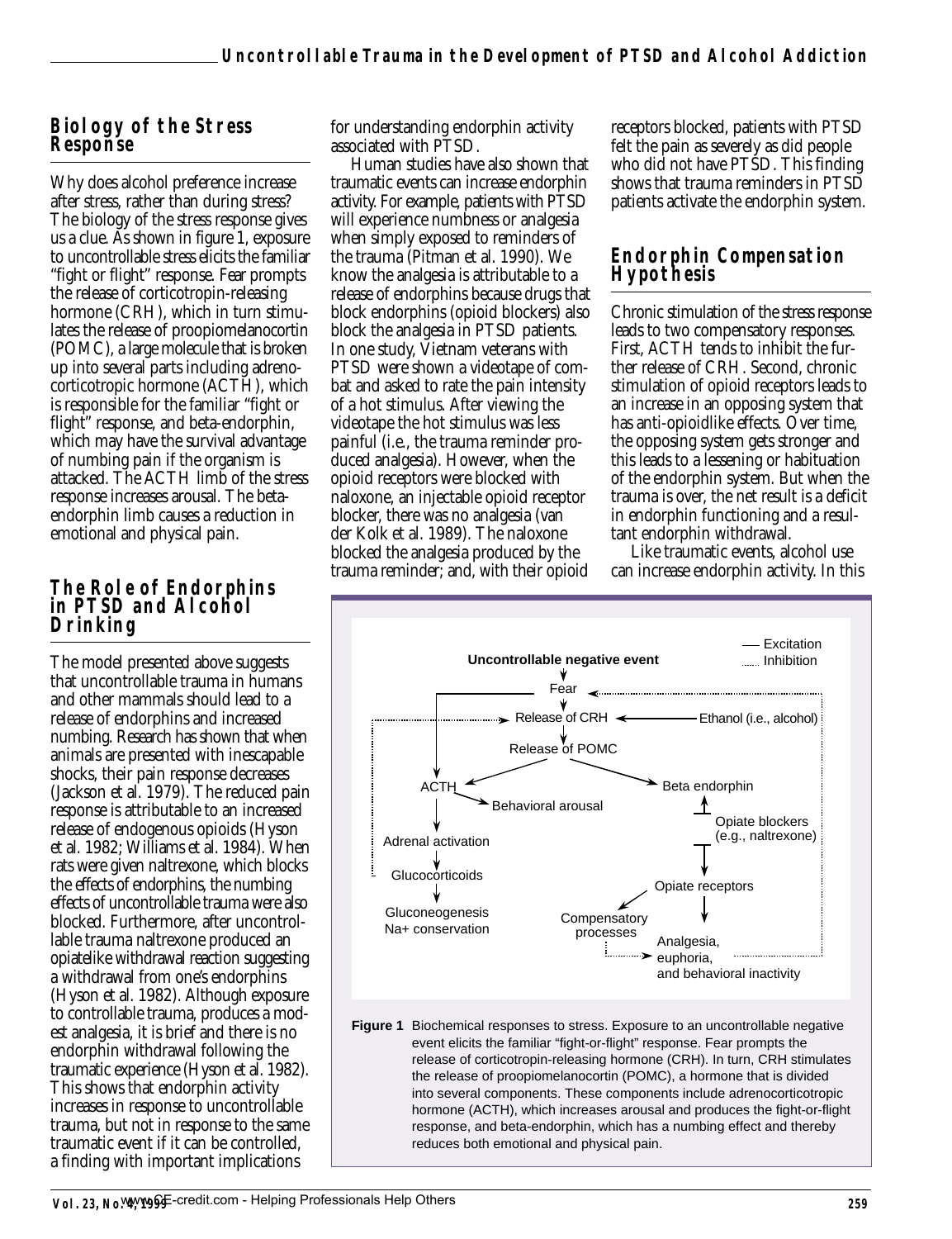way, drinking can compensate for the endorphin withdrawal that follows a traumatic experience. The endorphin compensation hypothesis (ECH) suggests that when people drink alcohol after traumatic events, the alcohol makes up for the lack of endorphin activity (Volpicelli 1987). According to this hypothesis, rats exposed to uncontrollable shocks should consume more alcohol than rats exposed to controllable shocks to compensate for the lack of endorphin activity that occurs after experiencing uncontrollable shocks. This explains why alcohol consumption would increase after the trauma, not before (in anticipation) or during the trauma, as predicted by the tension-reduction hypothesis.

Some people who either experience several traumatic events or continually reexperience the same event, as people with chronic PTSD do, will drink to reproduce the numbing effects experienced with increased levels of endorphins. The constant reexperiencing of the PTSD symptoms causes an initial increase in endorphin activity followed by a rebound withdrawal. During the rebound withdrawal, craving for alcohol should increase. One study conducted with Vietnam combat veterans with chronic PTSD showed that their alcohol use generally began after the onset of PTSD symptoms. For many of the patients, alcohol consumption continued to increase as their symptoms of PTSD increased (Bremner et al. 1996).

#### **Women's Increased Risk for Trauma-Induced Emotional Distress and Alcoholism**

The association between PTSD and alcoholism is particularly strong for women. In adults, the rates for co-morbid PTSD and substance use disorders are two to three times higher for females than males, with 30 to 57 percent of all female substance abusers meeting the criteria for PTSD (Najavits et al. 1997). Women's increased risk for co-morbid PTSD and substance dependence is related to their higher incidence of childhood physical and sexual abuse. For example, in a group of adolescents, a history of sexual abuse increased the risk

of problem drinking to 20 times the normal rates of alcohol abuse for both sexes. However, females were much more likely to have been sexually abused than males and consequently the symptoms of PTSD were more common for female than male alcohol abusers (Clark et al. 1997).

These early experiences of physical or sexual abuse can have a life-long effect. Early experience with trauma (e.g., a history of childhood sexual or physical abuse) also heightens a person's susceptibility to severe PTSD symptoms as an adult. For example, victims of childhood physical and sexual abuse are at higher risk for developing PTSD symptoms following traumatic events in adulthood (Breslau et al. 1999).

#### **Implications for Treatment of PTSD and Alcoholism**

The treatment of PTSD patients with alcohol dependence involves simultaneously addressing both disorders, because they seem to be intertwined. In therapy, patients learn to cope with their previous traumas and to handle situations that may remind them of the event. In this way, the patients learn how to better control or avoid such situations. Because research shows that both alcohol use and trauma increase endorphin activity, opioid receptor blockers may be a useful part of treatment for PTSD. We speculate that as trauma-related memories brought up during therapy may cause a release of endorphins and subsequent emotional numbing, this may interfere with the patient's ability to engage in therapy fully. We also speculate that as endorphin levels decrease after the therapy session ends, endorphin withdrawal may lead to increased alcohol craving. Although alcohol use may temporarily relieve PTSD symptoms, alcohol withdrawal intensifies such symptoms. To avoid the increase in PTSD symptoms following a bout of drinking, the patient is caught in a vicious cycle in which he or she must continue to drink to avoid the unpleasant reaction following an alcoholic binge. An opioid antagonist such as a naltrexone would block the

endorphin response and reduce the desire for alcohol. In an animal study (Volpicelli et al. 1986), we have shown that the opioid blocker naltrexone can prevent increased alcohol consumption following trauma. Rats will typically increase their alcohol consumption after several days of 1-hour sessions of brief electric footshocks. However, as shown in figure 2, the use of naltrexone effectively blocked the poststress increase in alcohol drinking. Administering naltrexone as part of the treatment for patients with both PTSD and alcoholism may help break the addictive cycle.

Margaret sought treatment from an alcoholism treatment provider after yet another extended bout with heavy drinking left her physically exhausted. During her initial evaluation, she was diagnosed with PTSD for the first time. She was referred for pharmacotherapy with naltrexone and concomitant psychotherapy using prolonged exposure, which was modified to include a focus on the functional relationship between PTSD symptoms and drinking. Prolonged exposure involves repeated, prolonged, imaginal exposure to the trauma memory or memories that arise during therapy. The patient is encouraged to relive the traumatic memory as vividly as possible, with the goal of allowing greater access to the emotional and cognitive content of the memory (which is actively avoided by individuals with PTSD) to facilitate emotional processing and integration of the experience (Foa and Rothbaum 1992). During treatment, the role of avoidance in the maintenance of PTSD was explained to Margaret, and she was encouraged to confront her traumatic past through prolonged, systematic exposure to the memories and to gradually confront the situations she had been avoiding in her daily life. During discussions of her exposure exercises, Margaret became more aware of the frequent association between her reexperiencing symptoms and her urges to drink, which through the combination of medication and the development of less avoidant coping strategies, she was generally able to resist. Over a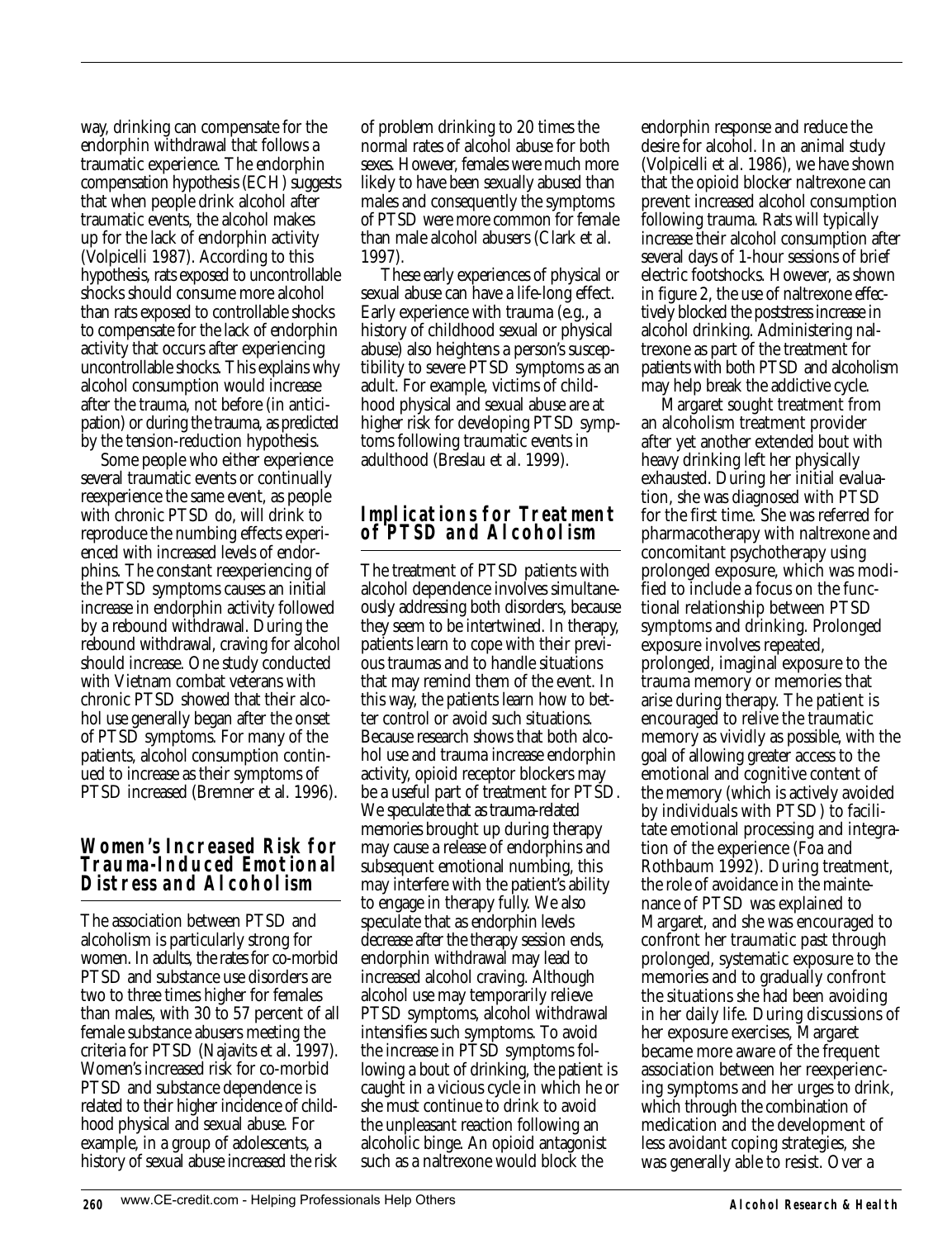three-month course of treatment, Margaret exhibited progressively less distress during imagined exposure, her memories for the traumatic events gradually became less disjointed, and she eventually expressed a sense of resolution regarding these events. Although Margaret appeared resistant to treatment at several points by canceling or avoiding sessions, and although she experienced two significant drinking bouts during the early stages of therapy, with the support of her therapist Margaret's symptoms eventually diminished to the point where she could no longer be diagnosed with PTSD. As a result, she felt much more capable of combating temptations to drink, which she continued to encounter from a variety of triggers not related to PTSD. At the end of treatment, Margaret stated that for the first time in her life she felt "free" and truly able to put her past behind her. Margaret was encouraged to maintain contact with her treatment providers for continued support to help maintain her gains and cope with setbacks.

#### **Summary**

Uncontrollable trauma in animals and humans leads to stress-induced

increases in the release of endorphins. The emotional numbing seen in rats exhibiting learned helplessness and in patients with PTSD may be related to the increased release of endorphins as a result of stress. Such increases in endorphin activity are observed in response to trauma and may also occur during exposure to trauma reminders. Afterward, a period of endorphin withdrawal may explain the physiological hyperactivity, depression, and irritability that mark patients with PTSD. This endorphin withdrawal can be reduced by alcohol use. This model has two important implications for the treatment of PTSD and alcoholism. First, therapy aimed at increasing one's sense of mastery over traumatic events can help patients cope when exposed to trauma reminders. By reversing feelings of helplessness, one can more easily recover from PTSD and related alcohol problems. Second, the use of opioid blockers such as naltrexone may block the effects of alcohol and break the addictive cycle.  $\blacksquare$ 

### **References**

American Psychiatric Association (APA). *Diagnostic and Statistical Manual of Mental Disorders 4th Edition* (DSM-IV), 1994.



BREMNER, J.D.; SOUTHWICK, S.M.; DARNELL, A.; AND CHARNEY, D.S. Chronic PTSD in Vietnam combat veterans: Course of illness and substance abuse. *American Journal of Psychiatry* 153:369–375, 1996.

BRESLAU, N.; DAVIS, G.C.; ANDRESKI, P.; AND PETERSON, E. Traumatic events and posttraumatic stress disorder in an urban population of young adults. *Archives of General Psychiatry* 48:216–222, 1991.

BRESLAU, N.; CHILCOAT, H.D.; KESSLER, R.C.; AND DAVIS, G.C. Previous exposure to trauma and PTSD effects of subsequent trauma: Results from the Detroit Area Survey of Trauma. *American Journal of Psychiatry* 156:902–907, 1999.

CLARK, D.B.; POLLOCK, N.; BUKSTEIN, O.G.; MEZZICH, A.C.; BROMBERGER, J.T.; AND DONOVAN, J.E. Gender and comorbid psychopathology in adolescents with alcohol dependence. *Journal of the American Academy of Child and Adolescent Psychiatry* 36:1195–1203, 1997.

DANSKY, B.S.; ROITZSCH, J.C.; BRADY, K.T.; AND SALADIN, M.E. Posttraumatic stress disorder and substance abuse: Use of research in a clinical setting. *Journal of Trauma and Stress* 10:141–148, 1997.

EPSTEIN, J.N.; SAUNDERS, B.E.: KILPATRICK, D.G.; AND RESNICK, H.S. PTSD as a mediator between childhood rape and alcohol use in adult women. *Child Abuse and Neglect* 22:223–234, 1998.

FOA, E.B., AND ROTHBAUM, B.O. Post-traumatic stress disorder: Clinical features and treatment. In: Peters, R.D.; McMahon, R.J.; and Quinsey, V.L. eds., *Aggression and Violence Throughout the Life Span*, Newbury Park, CA: Sage, 1992. pp. 155–170.

FOA, E.B.; ZINBARG, R.; AND ROTHBAUM, B.O. Uncontrollability and unpredictability in posttraumatic stress disorder: An animal model. *Psychological Bulletin* 112:218–238, 1992.

HYSON, R.L.; ASHCRAFT, L.J.; DRUGAN, R.C.; GRAU, J.W.; AND MAIER, S.F. Extent and control of shock affects naltrexone sensitivity of stressinduced analgesia and reactivity to morphine. *Pharmacology and Biochemical Behavior* 17:1019–1025, 1982.

JACKSON, R.L.; MAIER, S.F.; AND COON, D.J. Long-term analgesic effects of inescapable shock and learned helplessness. *Science* 206:91–93, 1979.

KESSLER, R.C.; SONNEGA, A.; BROMET, E.; HUGHES, M.; AND NELSON, C.B. Posttraumatic stress disorder in the National Comorbidity Survey. *Archives of General Psychiatry* 52:1048–1060, 1995.

LAUDENSLAGER, M.L.; RYAN, S.M.; DRUGAN, R.C.; HYSON, R.L.; AND MAIER, S.F. Coping and immunosuppression: Inescapable but not escapable shock suppresses lymphocyte proliferation. *Science* 221: 568–570, 1983.

MAIER, S.F., AND SELIGMAN, M.E.P. Learned Helplessness: Theory and Evidence. *Journal of Experimental Psychology* 105:3–46, 1976.